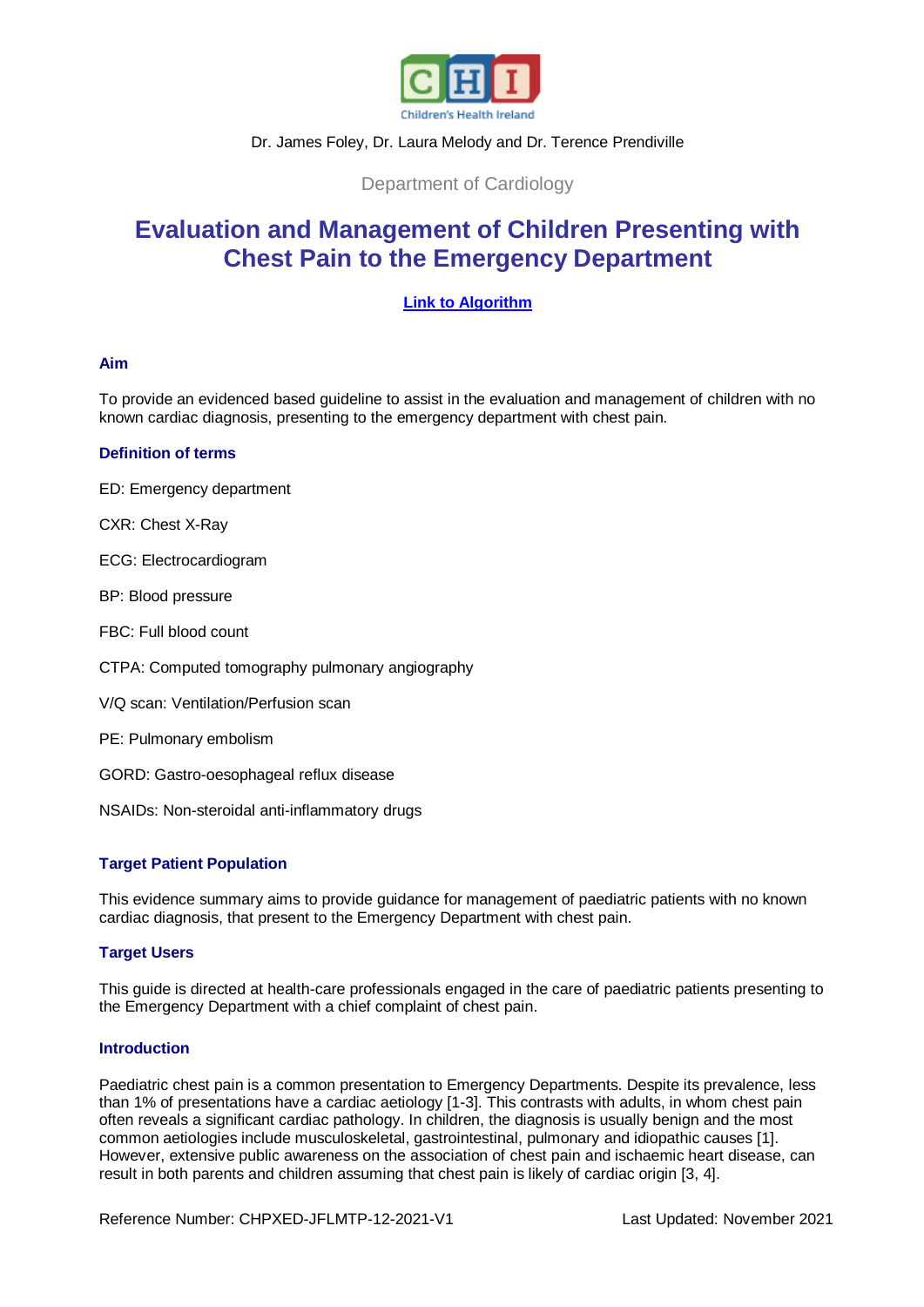

Despite the low incidence of significant pathology, paediatric chest pain often leads to unnecessary diagnostic testing and referral to paediatric cardiology services. The purpose of this guideline is firstly to rule out life threatening conditions which may present and then to form a diagnosis and management plan for the remainder of cases.

## **Differential Diagnoses**

The differential diagnoses for chest pain and their incidence are shown in Table 1.

| Table 1. Incidence of chest pain causes as per the literature [3, 5-9] |  |  |
|------------------------------------------------------------------------|--|--|
|                                                                        |  |  |

| <b>Group</b>     | <b>Pathogenesis</b>                                                                                                                                                                   | <b>Incidence</b> |
|------------------|---------------------------------------------------------------------------------------------------------------------------------------------------------------------------------------|------------------|
| Musculoskeletal  |                                                                                                                                                                                       | 24-56%           |
| Respiratory      | Cough<br>Bronchospasm<br>Pleuritic processes (pneumonia/pneumothorax/pulmonary embolus)                                                                                               | $7 - 20%$        |
| Idiopathic       |                                                                                                                                                                                       | 12-52%           |
| Non-Organic      | Anxiety<br>Hyperventilation                                                                                                                                                           | $1 - 9%$         |
| Gastrointestinal | Acid reflux<br>Oesophagitis<br>Peptic ulcer disease                                                                                                                                   | $3 - 6%$         |
| Miscellaneous    | Herpes zoster<br>Sickle cell crisis<br>Tumours (chest wall/mediastinal)                                                                                                               | 4-11%            |
| Cardiac          | Pericarditis/Perimyocarditis<br>Arrhythmia<br>Myocardial ischaemia (e.g., aortic stenosis, hypertrophic obstructive<br>cardiomyopathy, coronary artery disease)<br><b>Myocarditis</b> | $0.6 - 1%$       |

#### **Assessment and Management**

#### **History**

The aetiology of chest pain can often be determined by eliciting a thorough history of the pain and associated features of the presentation. Age should be a consideration when taking the history as adolescents are more likely to present with musculoskeletal or idiopathic pain whereas young children may interpret a wide range of symptoms as pain [9].

The presence of certain risk factors in the history increases the likelihood of potentially serious causes and should prompt immediate investigation and management. These include

- Major trauma,
- Exertional component/Syncope
- Hypercoagulable states
- Cocaine or stimulant use
- History of connective tissue disease
- Sickle cell disease

All patients should be triaged and given an appropriate triage category as per ICTS. History and examination findings will then help determine which patients should be investigated further [9-11].

#### **Investigation**

An ECG should be performed for all patients who present to the ED with chest pain.

Abnormal findings on the ECG in the patient presenting with chest pain may include:

ST segment elevation or depression: *Myopericarditis/Myocardial ischaemia*

Reference Number: CHPXED-JFLMTP-12-2021-V1 Last Updated: November 2021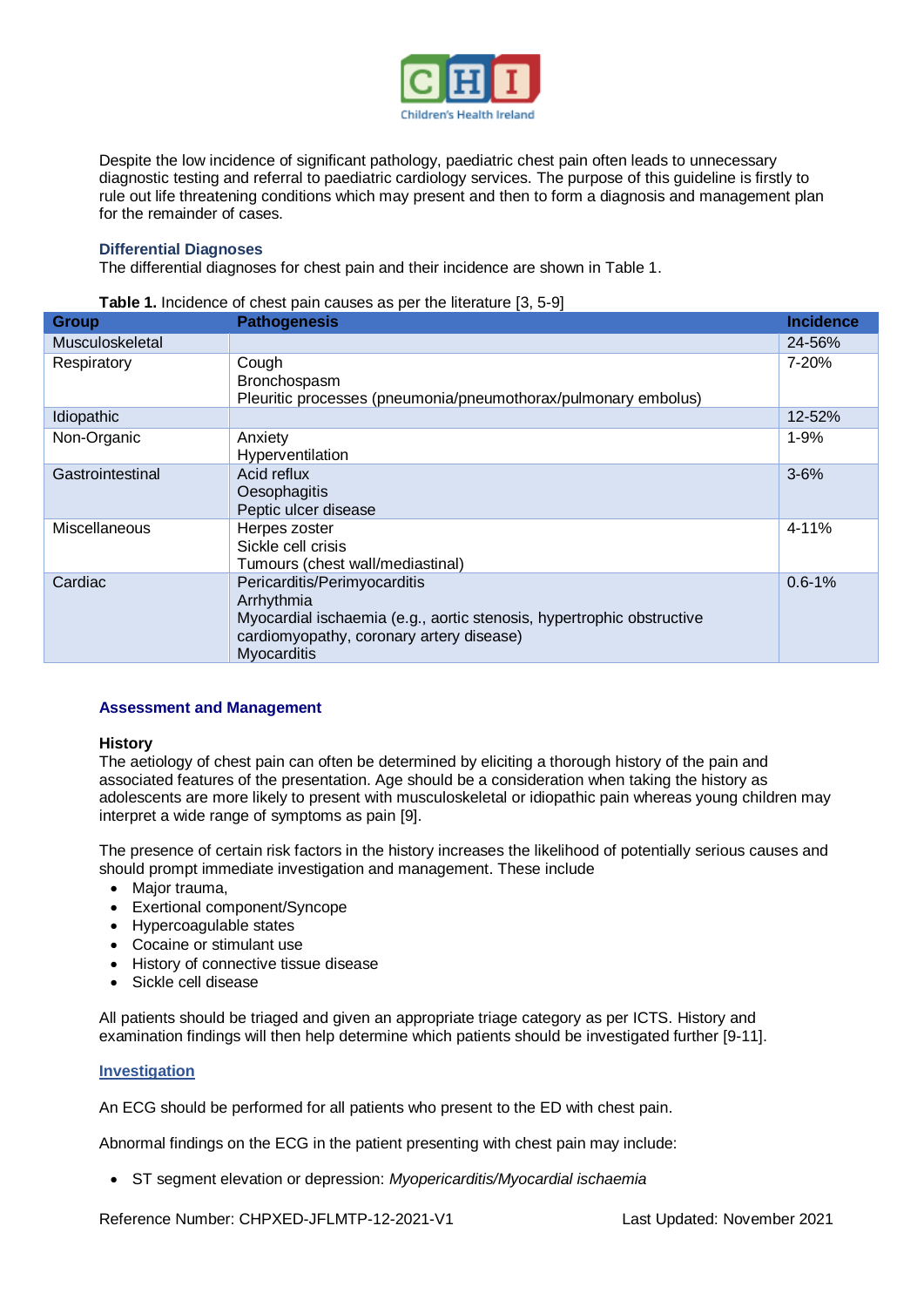

- Saddle-shaped ST elevation: *Pericarditis*
- Sinus tachycardia: *Pulmonary embolus. Myopericarditis*
- Low voltage QRS: *Pericardial effusion from infection, inflammation, or trauma*

All significant abnormal findings should be discussed with a senior EM clinician +/- cardiology on call depending on the findings which can be correlated using the CHI Paediatric ECG guideline which can be found here: [CHI ECG Guideline](https://www.olchc.ie/healthcare-professionals/clinical-guidelines/ecg.pdf)

# *Chest X-ray*

Indications for a CXR in the history or examination include:

- Cough, fever with signs of pneumonia/pleural effusion on auscultation
- Abnormal cardiac auscultation e.g. new murmur, muffled heart sounds
- Clinical suspicion of pneumothorax/haemothorax
- New onset shortness of breath with pleuritic chest pain
- New exertional dyspnoea with chest pain
- History of drooling or foreign body ingestion
	- o A lateral neck XR should also be performed for this presentation
	- o If the history is suggestive of a foreign body and there CXR is normal, a lateral neck and abdominal x-ray should be performed[12-14]

A CXR that demonstrates pneumonia, pneumothorax or a foreign body should be managed accordingly.

An enlarged cardiac silhouette may be suggestive of cardiomegaly while a widened mediastinum may be suggestive of adenopathy, mediastinal mass or rarely, an aortic dissection. These findings should be correlated with the clinical presentation and discussed with a senior EM clinician.

If the history and examination is suggestive of a PE, and the CXR is normal, the case should be discussed with a senior clinician in ED and a decision made regarding further investigations.

#### *Blood tests*

Laboratory tests are usually not helpful in determining the aetiology in paediatric chest pain [15, 16]. In specific circumstances where conditions such as myocardial ischaemia, pulmonary embolism, myocarditis/pericarditis, pneumonia, or pancreatitis are suspected, blood tests may be useful. The utility of laboratory tests will be determined by the history, examination, and specific findings on ECG or CXR if applicable.

## **Specific Aetiology and Management**

#### **Cardiac pathology**

The cardiac causes of chest pain are displayed in Table 2. Cardiac disease is more likely if chest pain occurs during exertion, results in syncope or is recurrent. There should be an abnormal examination in these patients, and in patients with known cardiac disease, chest pain may indicate progression of the underlying condition [3].

| <b>Cardiac cause of chest pain</b>                   | Pathophysiology                                                                                                                                                                                                                                                                                                                     |
|------------------------------------------------------|-------------------------------------------------------------------------------------------------------------------------------------------------------------------------------------------------------------------------------------------------------------------------------------------------------------------------------------|
| <b>Pericarditis</b>                                  | Chest pain due to pericarditis is usually caused by infection or<br>inflammation. The pain is usually acute, located over the anterior chest<br>wall and more severe than other forms of chest pain. It can be exacerbated<br>by deep breaths. The pain may decrease in severity when the patient is<br>upright and leaning forward |
| <b>Tachyarrhythmias</b>                              | Supraventricular tachycardia with or without underlying<br>Wolff-Parkinson-White syndrome, ventricular tachycardia                                                                                                                                                                                                                  |
| Severe left ventricular outflow tract<br>obstruction | Caused by aortic stenosis, obstructive cardiomyopathy or coarctation of<br>the aorta                                                                                                                                                                                                                                                |
| Aortic root dissection                               | Associated with Marfan syndrome, Turner syndrome, Ehlers-Danlos<br>syndrome, chronic systemic hypertension, homo-cystinuria, rare familial                                                                                                                                                                                          |

**Table 2.** Cardiac pathology resulting in chest pain[3]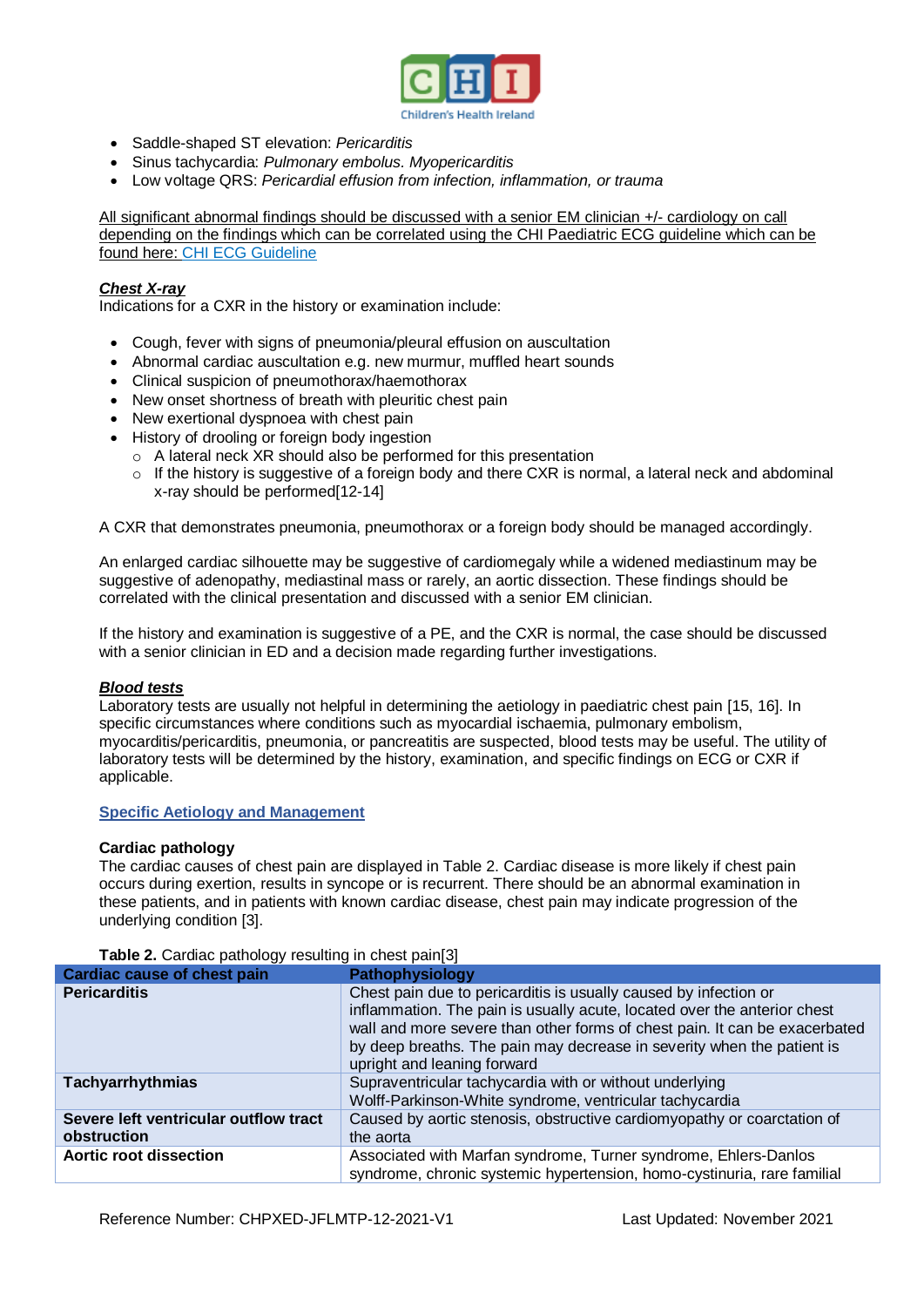

|                                                                             | aortopathies or cystic medial necrosis                                                                                                                                                                                               |
|-----------------------------------------------------------------------------|--------------------------------------------------------------------------------------------------------------------------------------------------------------------------------------------------------------------------------------|
| <b>Coronary artery abnormalities</b><br>Anomalous origin of coronary artery | Congenital disorders or acquired conditions such as Kawasaki disease                                                                                                                                                                 |
| <b>Ruptured sinus of valsalva</b><br>aneurysm                               | Rare condition, caused by congenital absence of media in the aortic wall<br>behind the sinus of Valsalva. Rupture of the aneurysm into the right<br>ventricle or atrium, leads to intra-cardiac shunting and myocardial<br>ischaemia |

## *Referral to Paediatric Cardiology*

Follow up arrangements are determined by the final diagnosis. Most paediatric patients who present with chest pain will not need follow-up, but should the following risk factors be present, admission or referral to Cardiology OPD should be considered. This should be discussed with a senior EM clinician or paediatrician and if during working hours, could be discussed with the cardiology team on the same day. The following conditions warrant discussion with cardiology:

- *Exertional-type chest pain*
- *Exercise-induced syncope or pre-syncope*
- *Abnormal ECG*
- *Potentially inherited cardiac disease*
- *Abnormal cardiovascular examination[9]*

#### **Chest Cage and Chest Wall Pain**

Musculoskeletal or chest wall pain is the most common cause of chest pain in children and adolescents with its prevalence estimated between 15 and 31% [5, 17, 18].

Management of musculoskeletal pain encompasses reassurance, a brief period of rest and analgesia [18]. Counselling patients about the benign nature of the condition helps to reduce the degree of concern surrounding the chest pain. Prescribing a course of NSAIDs and recommended warm compresses to the affected area may be a helpful treatment strategy.

#### **Respiratory**

Reversible airways disease can present as chest pain initially and a thorough history eliciting a family history of atopy, breathlessness during exercise, exertional cough or wheezing episodes may point to asthma being the cause of the chest pain.

Other respiratory causes of chest pain that should be considered include pneumothorax, lower respiratory tract infection, foreign body, and pulmonary embolism.

#### **GI Pathology**

In cases where the pain is related to eating or there are other symptoms of reflux, a GI cause such as GORD, gastritis or oesophagitis should be considered. Specifically, the presence of reflux or heartburn symptoms should be elicited at the time of clinical presentation and can be quite specific in the diagnosis of GORD [3, 11]. If tender on abdominal palpation, consideration should be given to pathology such as biliary disease or pancreatitis depending on the history.[11].

#### **Non-Organic Disease**

Chest pain can occasionally result from anxiety triggered by recent stressors in personal or family life and is often associated with other somatic complaints and sleep disturbance [17, 18].

Patients who present to ED because of non-organic pathology should be discussed with a senior clinician. It is unlikely that these patients have serious illness and will not require any further investigations. Reassurance and stress relief should be encouraged. If there is any concern regarding self-harm or suicidal intent, these patients should be considered for urgent psychiatric review.